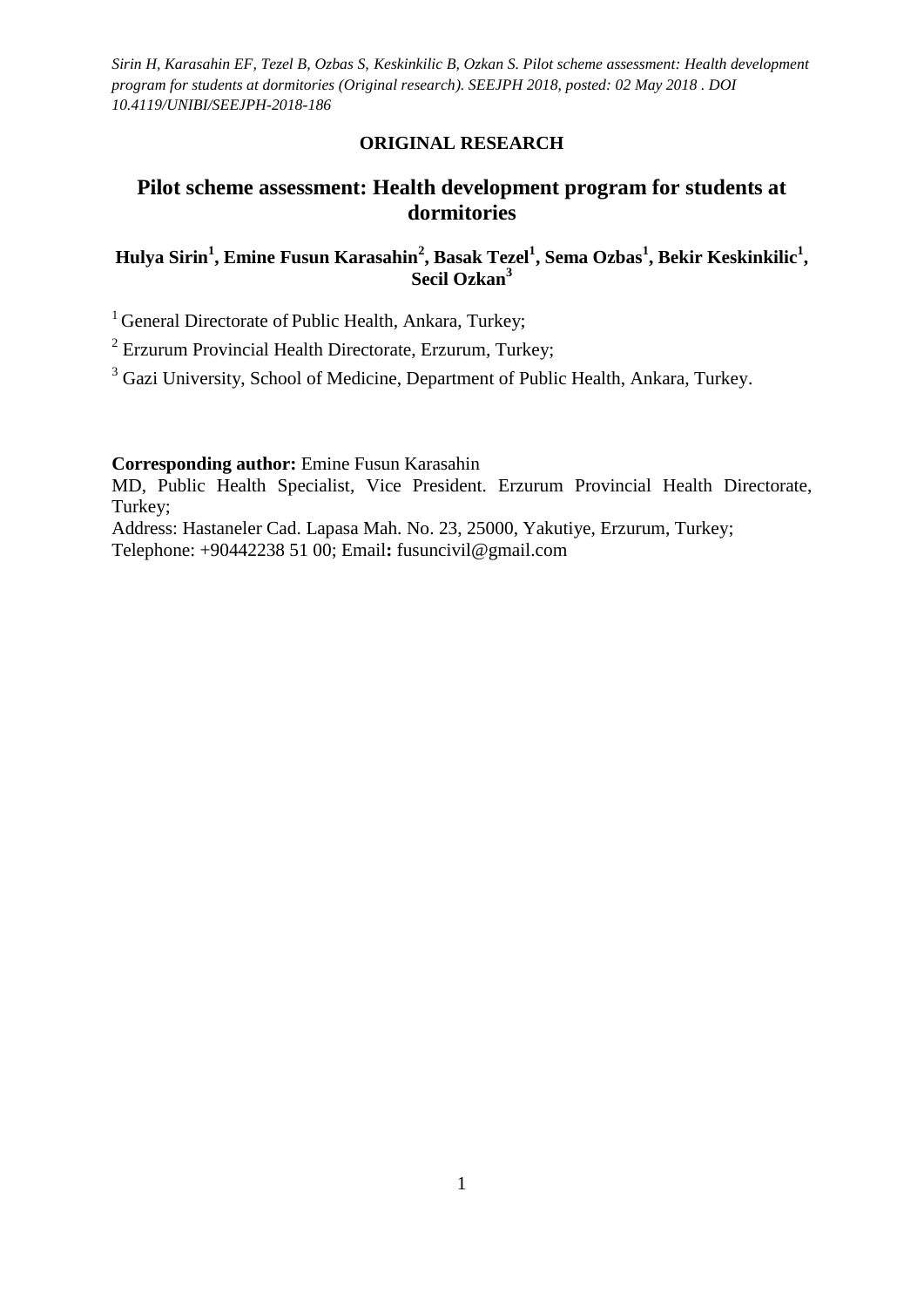#### **Abstract**

**Aim:** This study, conducted in Turkey, aims to increase the practicability of health counselling and protective services offered to young people in the long term. In the short term, it is aimed to determine health counselling needs of students at dormitories and it might enlighten researchers working in this field.

**Methods:** A pilot questionnaire, developed in order to determine health needs of students staying at dormitories, was conducted in two dormitories in Ankara. Focus group interviews were done, also. After that, in nine dormitories from nine provinces from all over the Turkey, questionnaire and health screening tests were applied to 5,852 volunteers.

**Results:** The common topics for both sexes which students would like to receive counselling are nutrition and anxiety about exams.

**Conclusion:** As a result of the study, service has been planned for the identified needs of the students.

*Keywords:* counselling, dormitory, health, student, Turkey, university.

**Conflicts of interest:** None.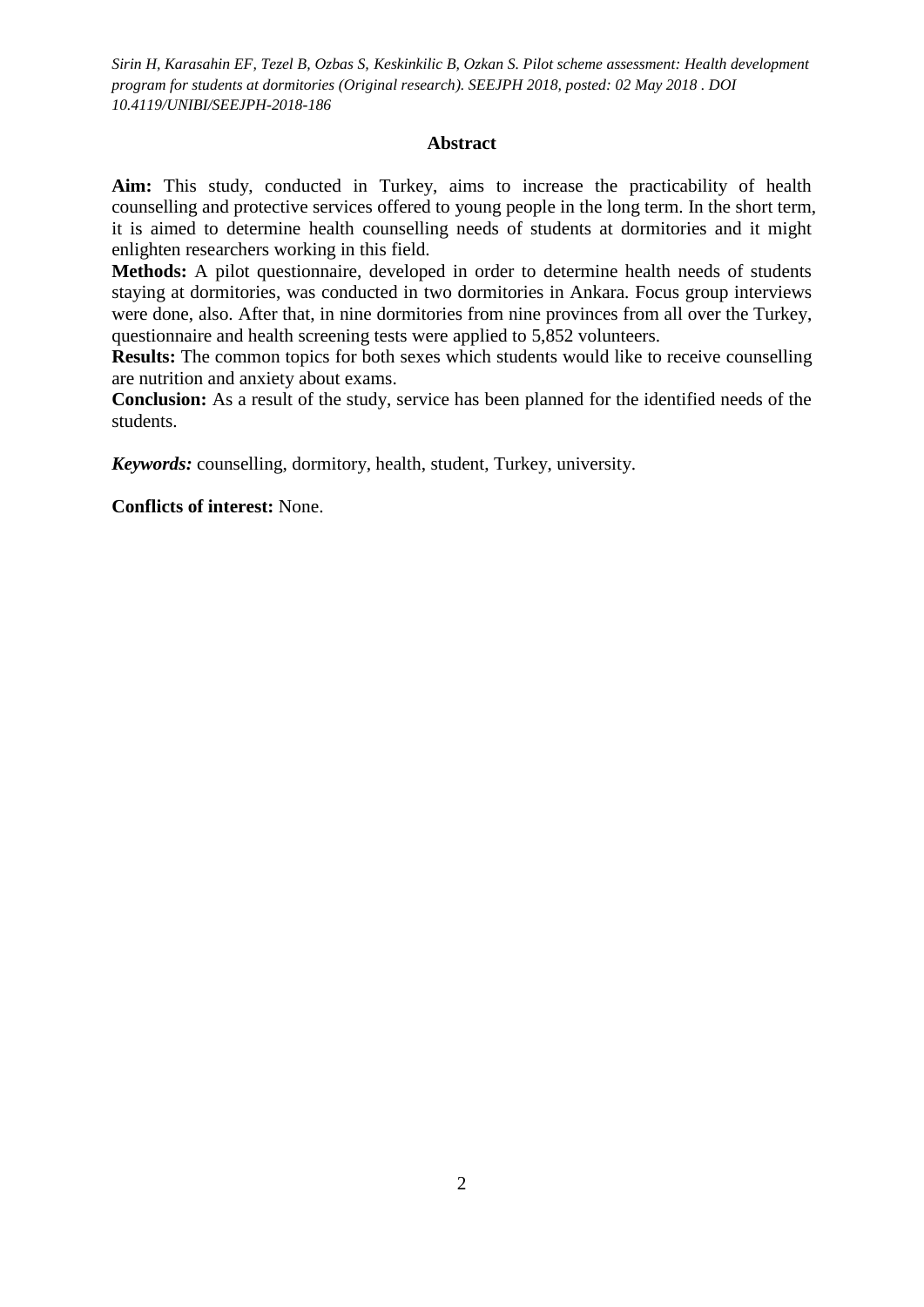#### **Introduction**

Young population (aged 10-24 years) constituted 25% of the world population, 17% of the European population and 26% of the Turkish population in 2013. Years at university make up a new period in which important changes occur in the lives of this great population, considered to be a social and biologic transition. This period in which adolescence connects to adulthood and which includes a dynamic development and growth, requires careful research as it corresponds to the last stage of adolescence (1,2).

Those living at dormitories among university students constitute a group which has different social and emotional characteristics and which should be considered in terms of their needs and problems. These people generally stay far from home for the first time, need to cope with new situations without experience and support of their parents and are responsible for their health and lifestyle besides many other responsibilities. Young adults develop behaviours to be conveyed to their adulthood or affect their health during this period. Moreover, there are different lifestyles and challenging living conditions in the social area at university. Many students adopt unhealthy behaviours and habits including malnutrition, smoking, physical inactivity, unsafe sex due to changes in their accustomed living conditions and patterns of education (3-6).

The World Health Organization reported life quality of an individual depends on their own behaviours and lifestyles by 60%. Many studies report health improving behaviours reduce the risk of diseases and death rate. Many effects of health risk factors can be prevented by determining and changing unhealthy behaviours. A good health improving behaviour depends on living habits developed in the early period. Considering "health in youth", it should be noted that young people not only need to stay away from diseases physically and mentally, but also need to access necessary information and services to ensure this. For health of future generations, it is very important to understand, monitor, evaluate health behaviour tendencies and offer counselling to ensure adoption of a healthy lifestyle. Unfortunately, information about health improving counselling services offered to young people at dormitories is limited in the literature (7-11).

Those in economically disadvantaged condition among students at universities in Turkey mostly stat at state dormitories called "YURTKUR" operating under the Ministry of Youth and Sports, where our study was conducted. Students live in high capacity rooms, at least 4 beds, use common bathrooms, toilettes and dining halls at these dormitories. This provides limited facilities to meet their personal needs.

In our country, primary health care is offered in the family medicine system. Although every citizen has a family physician according to registered address, students living away from their families generally have their physicians in the city of their families (as they do not transfer their registration). "Youth Counselling and Health Service Centres" have been established to ensure young people benefit more from primary health care as they need a special treatment due to their age. These centres offer counselling services, training and information, diagnosis and treatment, referral to reference centres for adolescence at the primary care. The number of applications to these centres gradually decreased over the years.

This study, conducted under the light of these conditions, aims at practicability of healthy counselling and protective services offered to this age group in the system. In the short term, it helps researchers try to determine health counselling needs of students at dormitories.

### **Methods**

Operations to execute a program to promote health of students at dormitories began in January 2014. Pilot schemes were implemented in 2 dormitories in Ankara to provide a basis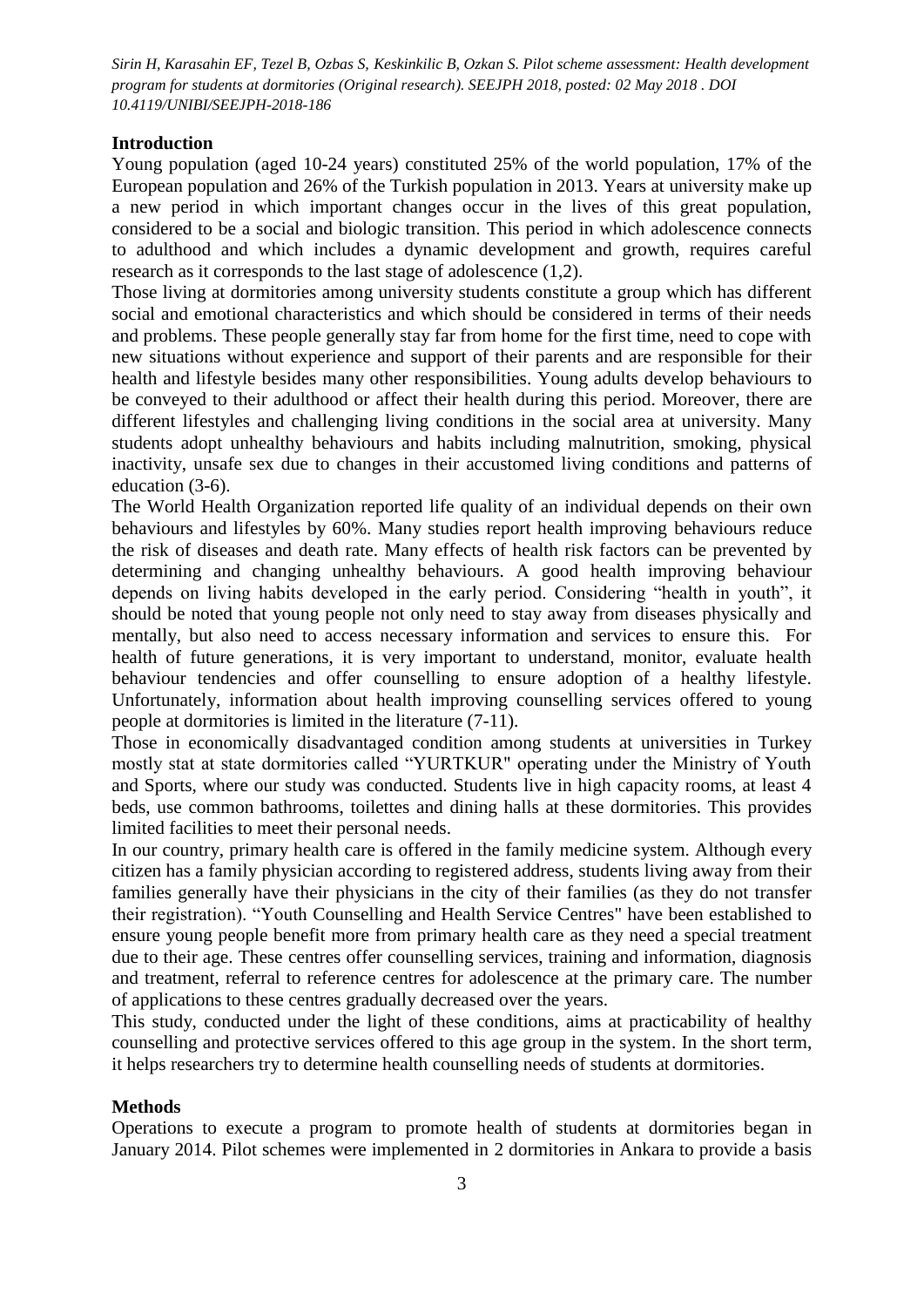for the scheme by the Turkish Public Health Institution Department of Child and Adolescent Health. After preliminary trial of the questionnaire, the questionnaire was applied to 26 males and 51 females in these 2 dormitories and a focus group interview was made with the dormitory managers.

The results of the questionnaire and focus group interviews were shared at meetings held with the Credit and Dormitories Institution (YURTKUR) representatives, Turkish Public Hospitals Agency, General Directorate of Health Promotion and cities where the pilot scheme would be implemented and the framework of the study were determined.

Health managers from 9 cities where 9 dormitories selected to implement the pilot practice on January 17 and February 4, 2014 were informed about the study in Ankara and city plans were arranged.

The project was initiated to implement the pilot practice in Ankara, Antalya, Balikesir, Diyarbakır, Erzurum, Istanbul, Izmir, Tekirdag and Trabzon cities. As the sole purpose was to provide data for the program to be developed, these cities were selected randomly based on their sizes irrespective of representation of all students. There were approximately 4 million 300 thousand university students at 170 universities in our country as of 2013. According to YURTKUR data, 365 dormitories in 81 cities, 145 districts and 2 points abroad offer service with a bed capacity of 310,000.

Eighteen thousand and fifty four students staying at dormitories were informed about general health, eye, teeth, skin and oral health, and the students were applied eye (2,351 students, 13.2%), teeth (3,410 students, 18.9%) and skin (2,130 students, 11.8%) screening on voluntary basis. The 14 item questionnaire developed to determine definitive characteristics of the students in the study was applied under supervision to 5,852 students (32.4%) who volunteered for participation (Table 1).

| <b>Name of Province</b>        | Capacity          |             |              | <b>Survey</b> | Percent <sup>*</sup> | <b>Percent</b> |  |
|--------------------------------|-------------------|-------------|--------------|---------------|----------------------|----------------|--|
|                                | <b>Female</b>     | <b>Male</b> | <b>Total</b> | participation |                      |                |  |
| Antalya                        | 1,968             | 1,135       | 3,071        | 120           | 3.9                  | 2.1            |  |
| Ankara                         |                   | 2,976       | 2,976        | 260           | 8.7                  | 4.4            |  |
| Diyarbakır                     | 1,020             |             | 1,020        | 494           | 48.4                 | 8.4            |  |
| <i>Istanbul</i>                | 1,072             | 536         | 1,608        | 725           | 45.1                 | 12.4           |  |
| İzmir                          | $\qquad \qquad -$ | 1,932       | 1,932        | 853           | 44.2                 | 14.6           |  |
| Trabzon                        | 2,611             |             | 2,611        | 1301          | 49.8                 | 22.2           |  |
| Erzurum                        |                   | 1,500       | 1,500        | 352           | 23.5                 | 6.0            |  |
| Balıkesir                      | 1,136             | 888         | 2,024        | 1211          | 59.8                 | 20.7           |  |
| Tekirdağ                       | 696               | 616         | 1,312        | 536           | 40.9                 | 9.2            |  |
| (9 provinces 9<br>dormitories) | 8,503             | 9,583       | 18,054       | 5,852         | 32.4                 | 100.0          |  |

**Table 1. Dormitories in the study, occupancy rates and rate of participation in the questionnaire**

**\***Row percentages.

**†**Column percentages.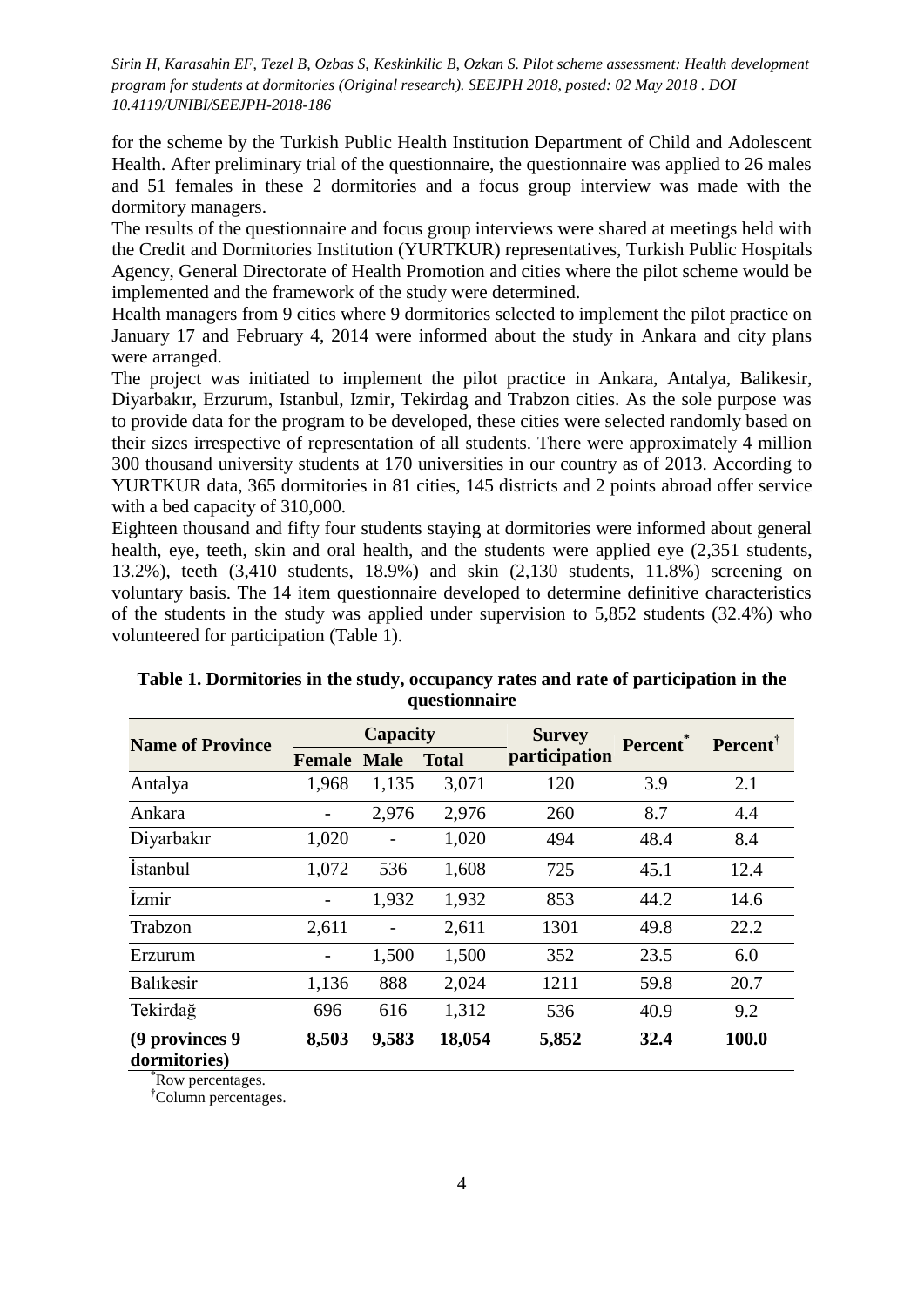The following findings were obtained from the pilot scheme conducted at 2 dormitories:

- The top three health services requested by students are eye, teeth and skin health services.
- The top topics they request counselling for are in the following order:
	- Adequate and balanced nutrition
	- Personal hygiene
	- Anxiety about exams
	- Anger management
	- Healthy life habits
	- Smoking, alcohol and drug use
- Students want to receive these counselling services especially from counsellors and medical personnel
- Information about hygiene and protective health services
- Psychosocial service personnel taking part in training of young people
- Visual based training about adequate and balanced nutrition, smoking, alcohol and drug abuse and sexually transmitted infections
- Separate planning for counselling and health service for male and female students
- Provide immediate and efficient information at periods of certain diseases (flu, measles etc.)
- Providing information about sleep problems
- Training about breathing exercises, methods of coping with stress

The study protocol was approved by the Gazi University Ethics Committee. The data used for this study do not include any identifiable personal information, and informed consent was waived by the committee.

Data was entered in the statistics package program and was analyzed with the same program. Categorical variables were presented in figure and percentage and continuous ones were presented in mean  $\pm$  standard deviation and median (min, max). Chi-square, chi-square for trend tests and Kruskal-Wallis test were used. Statistical significance level was determined as p≤0.05.

#### **Results**

Basing on the initial findings obtained from the pilot scheme, 5,852 students at dormitories accepted to take part in the questionnaire and/or screening. Moreover, 8,000 students received training in conference forms about screened diseases (findings, clinics, etc.) and requested subjects. The screening results were shown in Table 2.

For female students, the mean age is  $21.59 \pm 1.99$  and the median is 21 (16-41), the mean length is  $163.72 \pm 5.81$  cm and the median is  $164 (143 - 189)$  cm, the mean weight is  $57.56 \pm 10^{-10}$ 8.45 kg and the median is 56 (37 – 110) kg, the body mass index mean is 21.46  $\pm$  2.89 kg/m<sup>2</sup> and the median is 21.1(14.3 – 38.1) kg/m<sup>2</sup>; for male students, the mean age is 21.85  $\pm$  2.26 and the median is 22 (16 – 42), the mean length is  $176.97 \pm 6.41$  cm and the median is 177  $(152 – 197)$  cm, the mean weight is  $74.07 \pm 11.56$  kg and the median is 73 (49 – 138) kg, the body mass index mean is  $23.62 \pm 3.28$  kg/m<sup>2</sup> and the median is  $23.4$  (16.7 – 45.1) kg/m<sup>2</sup>.

When distribution of body mass indexes of students was compared, the body mass indexes of male students were statistically significantly higher than female students (p<0.001). In all students, underweight rate was 9.8% (13.6% in girls; 3.6% in boys), normal weight rate was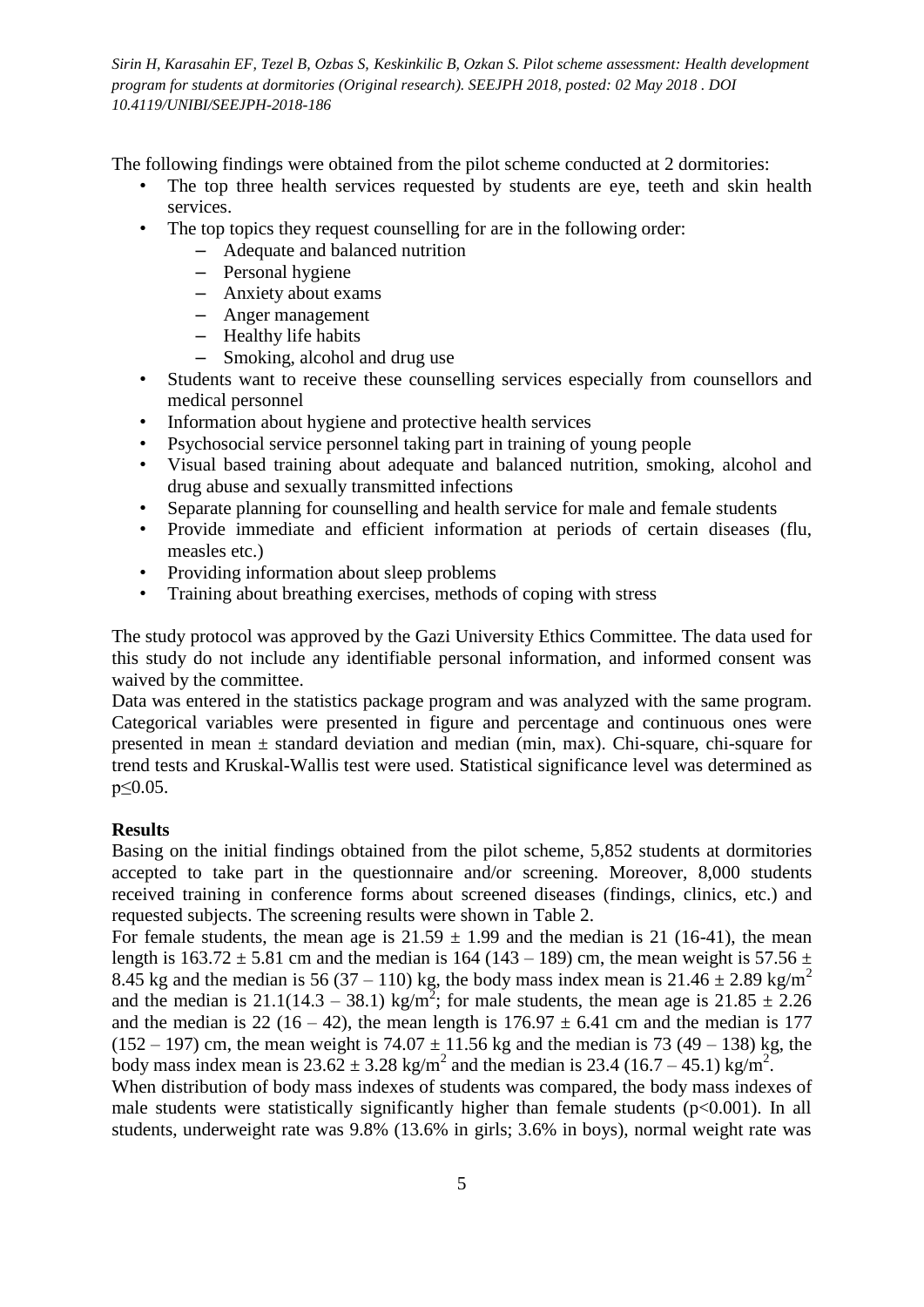73.5%, overweight rate was 14.3% (9.7% in girls; 23.8% in boys) and obesity rate was 2.4% (1.4% in girls; 4.5% in boys).

The largest part of the students have stayed at dormitories for 1-3 years and the number of students staying in the same room is 3 for females and 4 and more for females for the highest level.

|                                                      | The number of<br>students<br>diagnosed with<br>pathologies | The number of The<br>students who<br>received a<br>prescription | number of<br>students<br>referred to<br>hospitals | The number of<br>students who<br>received a<br>recommendation |  |  |  |
|------------------------------------------------------|------------------------------------------------------------|-----------------------------------------------------------------|---------------------------------------------------|---------------------------------------------------------------|--|--|--|
| Eye diseases screening findings $(n=2351)$           |                                                            |                                                                 |                                                   |                                                               |  |  |  |
| Wink problems                                        | 595                                                        | 64                                                              | 315                                               | 190                                                           |  |  |  |
| Eyelid diseases                                      | 31                                                         | 5                                                               | 5                                                 | 17                                                            |  |  |  |
| Eye infection                                        | 113                                                        | 35                                                              | 12                                                | 68                                                            |  |  |  |
| Cross eye                                            | 15                                                         | 1                                                               | 3                                                 | 6                                                             |  |  |  |
| Other                                                | 278                                                        | 65                                                              | 64                                                | 136                                                           |  |  |  |
| <b>Total</b>                                         | 1032                                                       | 170                                                             | 399                                               | 417                                                           |  |  |  |
| Skin diseases screening findings (n=2130)            |                                                            |                                                                 |                                                   |                                                               |  |  |  |
| Allergic skin diseases                               | 99                                                         | 30                                                              | 25                                                | 38                                                            |  |  |  |
| Fungi                                                | 56                                                         | 28                                                              | 19                                                | 16                                                            |  |  |  |
| Acne vulgaris                                        | 490                                                        | 113                                                             | 251                                               | 155                                                           |  |  |  |
| Other                                                | 281                                                        | 55                                                              | 113                                               | 147                                                           |  |  |  |
| <b>Total</b>                                         | 926                                                        | 226                                                             | 408                                               | 356                                                           |  |  |  |
| Oral and dental diseases screening findings (n=3410) |                                                            |                                                                 |                                                   |                                                               |  |  |  |
| Gingiva diseases                                     | 430                                                        | 46                                                              | 128                                               | 378                                                           |  |  |  |
| Rate of decayed teeth                                | 753                                                        | 30                                                              | 478                                               | 169                                                           |  |  |  |
| Rate of filling                                      | 474                                                        | $\boldsymbol{0}$                                                | 139                                               | 148                                                           |  |  |  |
| Students with permanent<br>teeth extracted           | 266                                                        | $\overline{0}$                                                  | 108                                               | 90                                                            |  |  |  |
| Malocclusion and<br>orthodontic disorders            | 99                                                         | $\overline{0}$                                                  | 55                                                | 61                                                            |  |  |  |
| Other                                                | 94                                                         | $\mathbf{1}$                                                    | 10                                                | 13                                                            |  |  |  |
| <b>Total</b>                                         | 2116                                                       | 77                                                              | 918                                               | 859                                                           |  |  |  |

**Table 2. Pathologies identified in examined students** 

Eight percent of the students have a chronic disease and 11.3% use regular medication. Considering chronic diseases and regular medication intake by the time at the dormitory, there is not any significant difference in chronic disease frequency but the frequency of regular medication increases significantly with increased time at the dormitory (p=0.016). About 80% of the students are registered at a family physician. The highest frequency of application to a health centre is 1-11 months and it is generally less for male students. Female and male students, who do regular sports, in other words 3 times a week or more, are less than 10%.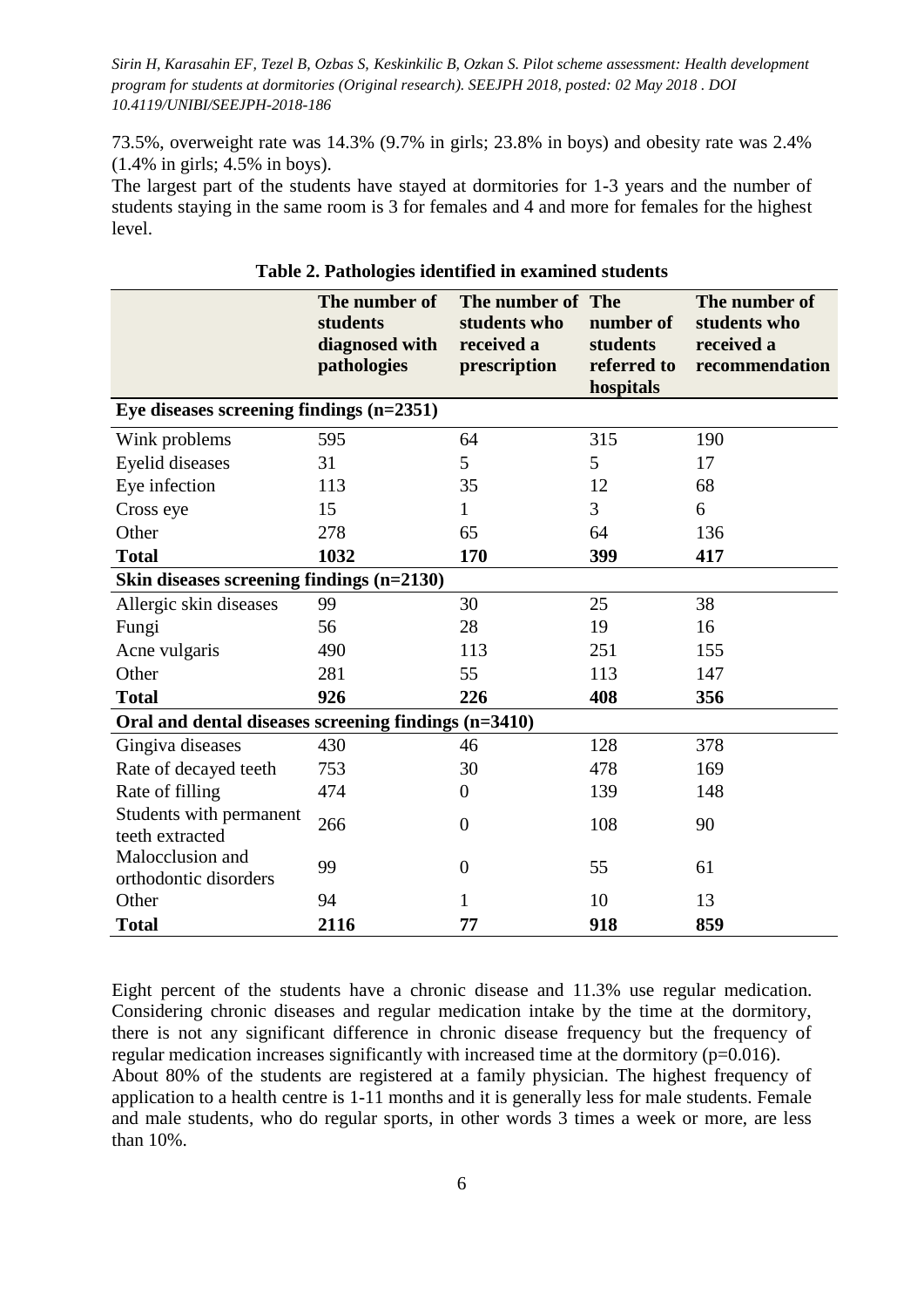Considering use of alcohol, male students are ahead of female students (9%-22%) and the largest group in all students reported to use alcohol once a month or less (about 75%).

Drug abuse was reported by 15 students out of 3823 students who answered this question (2 females 13 males). The frequency of use decreases significantly with increased time at the dormitory in the trend analysis (p=0.003).

Smoking is available in 37% of females and 63% of males (Table 3). The frequency of smoking decreases significantly with increased time at the dormitory in the trend analysis (p=0.02). Female students have been smoking for  $3.6 \pm 2.2$  years and male students have been smoking for  $4.2 \pm 2.6$  years. Considering amount of smoking, females smoke  $0.8 \pm 0.4$ and males smoke  $1.0 \pm 0.3$  packages of cigarettes a day.

|                                                       | <b>Females</b>                            |                      | <b>Males</b>   |          |                    |              |  |  |
|-------------------------------------------------------|-------------------------------------------|----------------------|----------------|----------|--------------------|--------------|--|--|
|                                                       | N                                         | Percent <sup>®</sup> | N              | Percent* | Total <sup>†</sup> | $\mathbf{P}$ |  |  |
| Time at dormitory (n=3826)                            |                                           |                      |                |          |                    |              |  |  |
| Less than 1 year                                      | 566                                       | 61.4                 | 356            | 38.6     | 24.1               | 0.002        |  |  |
| 1-3 years                                             | 1040                                      | 61.6                 | 647            | 38.4     | 44.1               |              |  |  |
| 3-5 years                                             | 688                                       | 68.1                 | 323            | 31.9     | 26.4               |              |  |  |
| More than 5 years                                     | 121                                       | 58.7                 | 85             | 41.3     | 5.4                |              |  |  |
| Number of students in the room (n=3821)               |                                           |                      |                |          |                    |              |  |  |
| $\mathbf{1}$                                          | 6                                         | 75.0                 | $\overline{2}$ | 25.0     | 0.2                | 0.001        |  |  |
| $\overline{2}$                                        | 138                                       | 93.2                 | 10             | 6.8      | 3.9                |              |  |  |
| 3                                                     | 2008                                      | 77.9                 | 570            | 22.1     | 67.5               |              |  |  |
| 4 and more                                            | 266                                       | 24.5                 | 821            | 75.5     | 28.4               |              |  |  |
|                                                       | Chronic disease (n=3008)                  |                      |                |          |                    |              |  |  |
| Yes                                                   | 199                                       | 82.9                 | 41             | 17.1     | 8.0                | 0.361        |  |  |
| N <sub>o</sub>                                        | 2228                                      | 80.5                 | 540            | 19.5     | 92.0               |              |  |  |
| Regular medication intake (n=3837)                    |                                           |                      |                |          |                    |              |  |  |
| Yes                                                   | 263                                       | 60.7                 | 170            | 39.3     | 11.3               | 0.254        |  |  |
| N <sub>o</sub>                                        | 2163                                      | 63.5                 | 1241           | 36.5     | 88.7               |              |  |  |
|                                                       | Registry at the family physician (n=3757) |                      |                |          |                    |              |  |  |
| Yes                                                   | 2022                                      | 65.2                 | 1078           | 34.8     | 82.5               | 0.001        |  |  |
| N <sub>o</sub>                                        | 376                                       | 57.2                 | 281            | 42.8     | 17.5               |              |  |  |
| Frequency of application to a medical centre (n=3808) |                                           |                      |                |          |                    |              |  |  |
| Less than 1 month                                     | 222                                       | 69.6                 | 97             | 30.4     | 8.4                | 0.001        |  |  |
| 1-11 months                                           | 1460                                      | 65.9                 | 755            | 34.1     | 58.2               |              |  |  |
| 1-3 years                                             | 528                                       | 59.0                 | 367            | 41.0     | 23.5               |              |  |  |
| More than 3 years                                     | 200                                       | 52.8                 | 179            | 47.2     | 10.0               |              |  |  |
| Regular sports (n=3835)                               |                                           |                      |                |          |                    |              |  |  |
| Yes                                                   | 449                                       | 47.7                 | 493            | 52.3     | 24.6               | 0.001        |  |  |
| N <sub>o</sub>                                        | 1976                                      | 68.3                 | 917            | 31.7     | 75.4               |              |  |  |
| Frequency of sports (n=3845)                          |                                           |                      |                |          |                    |              |  |  |
| Rarely (once a                                        | 2115                                      | 62.6                 | 1263           | 37.4     | 87.9               | 0.006        |  |  |
|                                                       |                                           |                      |                |          |                    |              |  |  |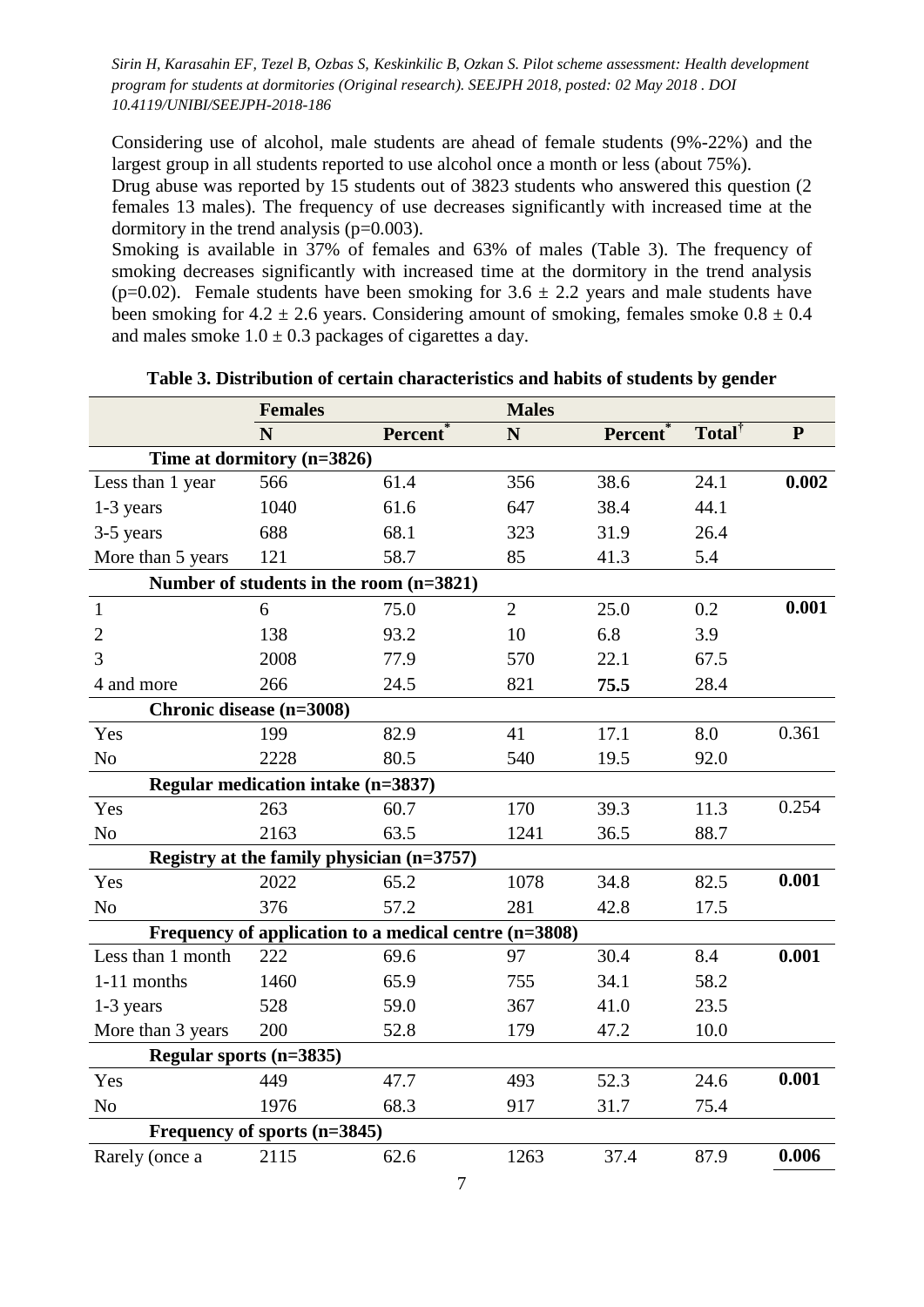| month or less)                        |                |      |      |      |      |       |  |
|---------------------------------------|----------------|------|------|------|------|-------|--|
| Less than once a<br>month-three weeks | 57             | 64.0 | 32   | 36.0 | 2.3  |       |  |
| 1-2 times a week                      | 45             | 59.2 | 31   | 40.8 | 2.0  |       |  |
| 3-4 times a week                      | 147            | 67.7 | 70   | 32.3 | 5.6  |       |  |
| Everyday                              | 67             | 78.8 | 18   | 21.2 | 2.2  |       |  |
| Alcohol use (n=3813)                  |                |      |      |      |      |       |  |
| Yes                                   | 218            | 41.8 | 304  | 58.2 | 13.7 | 0.001 |  |
| N <sub>o</sub>                        | 2198           | 66.8 | 1093 | 33.2 | 86.3 |       |  |
| Frequency of alcohol use $(n=263)$    |                |      |      |      |      |       |  |
| Rarely (once a<br>month or less)      | 140            | 71.4 | 56   | 28.6 | 74.5 | 0.011 |  |
| Once a month-three<br>weeks           | 32             | 66.7 | 16   | 33.3 | 18.3 |       |  |
| Twice a week and<br>more              | 10             | 52.6 | 9    | 47.4 | 7.2  |       |  |
| Drug abuse $(n=3823)$                 |                |      |      |      |      |       |  |
| Yes                                   | $\overline{2}$ | 13.3 | 13   | 86.7 | 0.4  | 0.001 |  |
| N <sub>o</sub>                        | 2418           | 63.5 | 1390 | 36.5 | 99.6 |       |  |
| Smoking $(n=3841)$                    |                |      |      |      |      |       |  |
| Yes                                   | 221            | 37.3 | 371  | 62.7 | 15.4 | 0.001 |  |
| N <sub>o</sub>                        | 2208           | 68.0 | 1041 | 32.0 | 84.6 |       |  |

**\*** Row percentages.

**†** Column percentages.

The top 5 topics for which female students would like to receive counseling are respectively nutrition, menstrual hygiene, communication in the family, anxiety about exams and personal hygiene. The top 5 topics for which male students would like to receive counseling are respectively nutrition, physical activity, healthy living habits, anger management and anxiety about exams (Figure 1).

Considering change of request for counselling by the time at the dormitory, while demand for menstrual hygiene, anger management and anxiety about exams increases significantly with time (respectively,  $p=0.001$ ;  $p=0.001$ ,  $p=0.032$ ); demand for personal hygiene, healthy living habits, physical activity and reproduction system habits significantly decreased with increased time (respectively,  $p=0.001$ ;  $p=0.004$ ;  $p=0.001$ ;  $p=0.010$ ). No significant change was observed in demand for other counselling topics (p>0.05).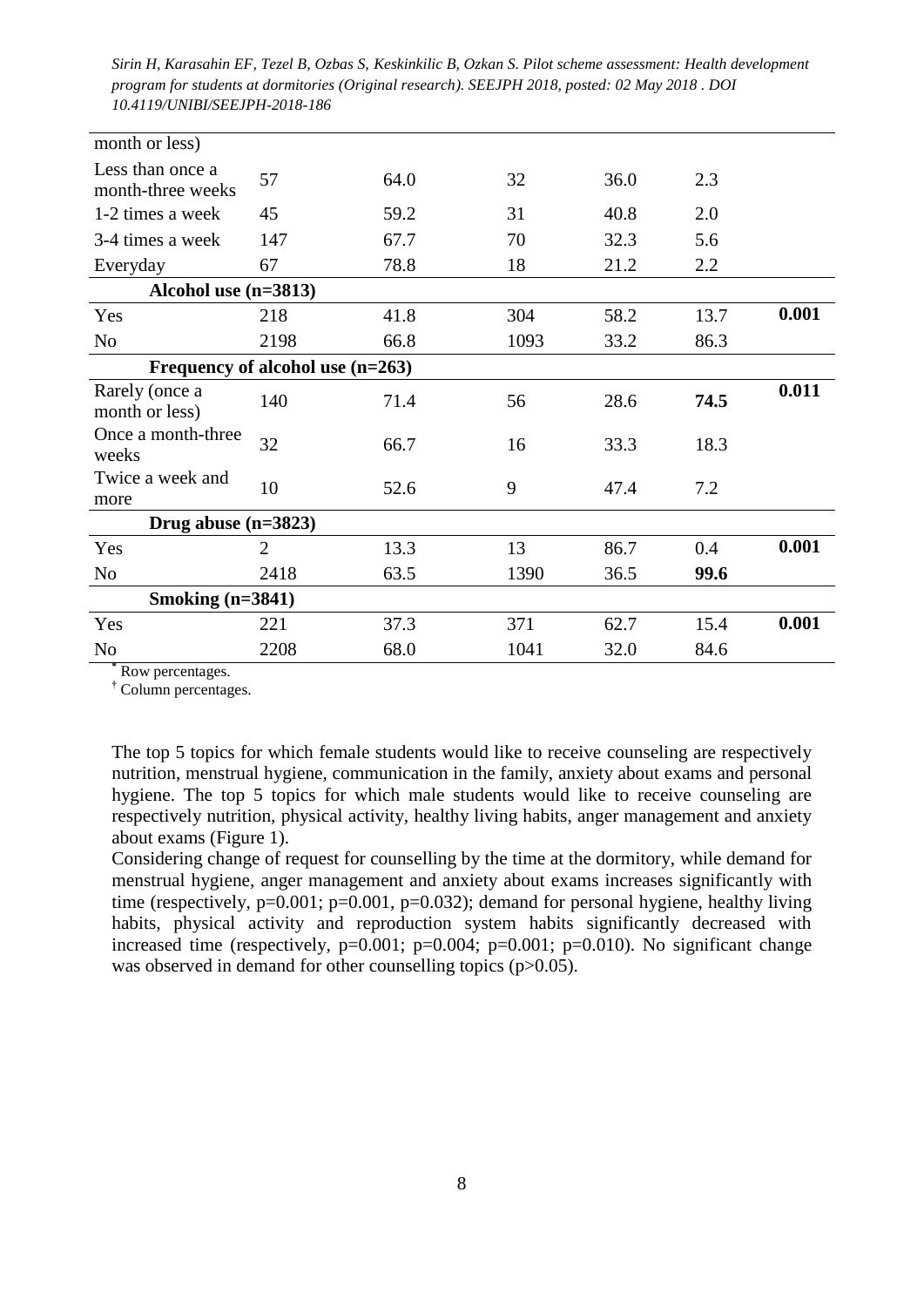



#### **Discussion**

Although the young population is generally considered to be "healthy", it constitutes 15% of the total disease burden in the world and about 1 million young people die of preventable reasons every year. Of the deaths at early ages in adults, 70% depends on gender discrimination and habits adopted in adolescence including smoking, malnutrition and risky sexual behaviours (12).

A study conducted at a university in Turkey reported that half of 183 students had decayed teeth, one fourth had lost a tooth and more than half had filling in their teeth (13). This study reports that almost one fourth of the students had decayed teeth, one tenth had filling in their teeth and about 8% lost a tooth. Although the oral-dental health screening results in this study are lower than those of the study conducted in 2012-2013 academic year, these rates are considered to be very high for young population with a long life expectancy. It is required to continue with these scans considering the results of the screening.

A study conducted with the students at dormitories at Alexandria University reported 6.5% of chronic disease or disability frequency in students (3). Our study reported a chronic disease frequency of 8.0% in the students and this frequency does not vary depending on time at dormitories and causes significantly more frequent medication intake (47.7% vs. 6.1%) in this group.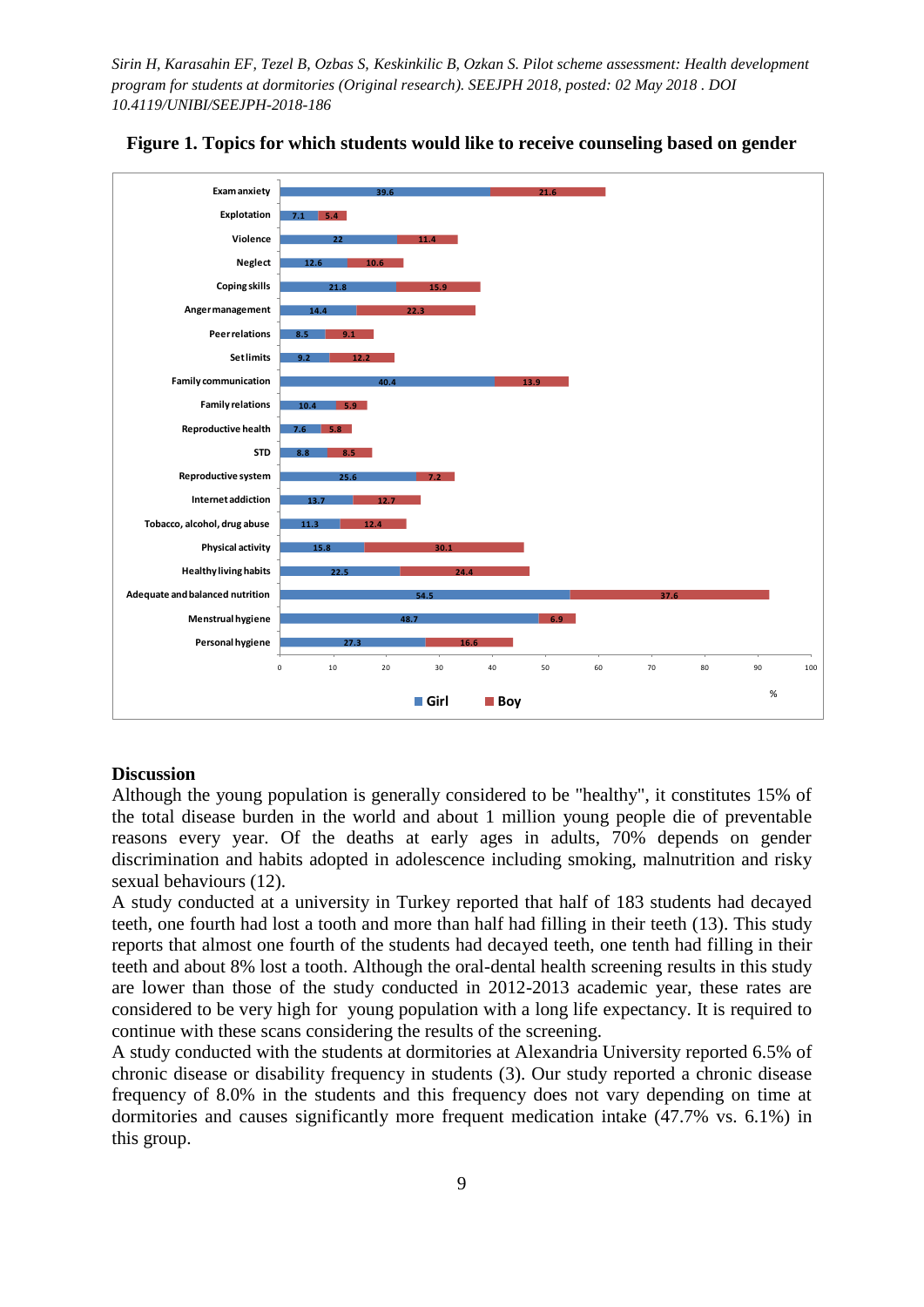A study conducted in a Middle East country, Egypt, reported that 33.8% of the university students were physically inactive and 25.3% were overweight (3). Studies conducted in Far East countries, Thailand, China and Japan reported a frequency of overweight between 2.9% - 16%. BMI mean of male students was significantly higher than females in all studies  $(5,14,15)$ .

Fifty-one percent of the students at dormitories at Canada Nova Scotia University reported sports activities for less than three times a week and more than half were determined to be at normal weight limits (4).

Considering Europe, a study conducted in Germany reported more than half of the students were normal and 6.5% were overweight and only one fifth reported they did not engage in sports activities (16). A study made with university student in Germany, Poland and Bulgaria reported that more than half of the participants were normal weight and the overweight frequency was 11.6% (10). A study made with university students from 23 different countries reported that more than three fourths of the students were normal weight (17).

A study made with 233 university students in Turkey in 2009 reported that one fifth of the students did not exercise and more than half were reported to exercise for 2-3 days a week or more (18).

Although over weight/obesity prevalence in our students was 16.7%, unfortunately, three fourths reported not to engage in sports and almost 90% of the students engaged in sports once a month or less.

A study in Egypt reported that 17.5% of male students smoked and 4.0% used drugs (3). A study conducted at Helwan University in Egypt reported that the frequency of currently smoking students was 8.6% (19). A study made to determine water pipe smoking prevalence of 1,454 students at 3 universities in 2008 in Jordan reported a smoking prevalence of 30.7% (20). A study made with 355 students in total with 215 students staying at dormitories at 2 male medical faculties in Iran in 2014 reported smoking, alcohol and drug abuse frequencies of 3.9%, 10.1% and 19.4% respectively (21).

A study made in Canada reported that 14.3% of the students at dormitories smoked (4). It was reported that out of 17,591 students at 152 universities studied in 2010 in USA, 16.8% were currently smoking and 34.6% reported to have smoked before (22).

A study conducted in UK reported a smoking frequency of 15.9% in 937 students (23). A study made at 3 universities in Germany, Poland and Bulgaria reported that 19.3% of the students smoked (10). A study conducted in Germany, out of 650 students, 24.5% smoked and 88.5% used alcohol (16). A study conducted at Linköping University in Sweden reviewed alcohol consumption of 1,297 students and reported that 91% consumed alcohol in the last 3 months (24).

Another study made with 572 students in Turkey reported that none of the participants used drug and almost all of them reported they never tried (98.4%) (25).

This study determined smoking frequency as 15.4% and the frequency decreased to 12.7% with increased time at the dormitory. While the frequency of the students using alcohol is 13.7%, no significant change was obtained by years, the frequency of drug abuse is 0.4% and a significant decrease was obtained by years. It is considered that statements of alcohol and drug abuse can be low due to prohibition of substance use and hesitations about profiling.

A study which evaluated health behaviours and health development needs of 650 students in Germany reported that more than half of the students cared for their health and tried to be on a healthy diet. More than half of the students reported they would attend health oriented group programs, especially sports, relaxation and stress management programs and one fourth reported they would attend healthy nutrition and health classes. About one fourth of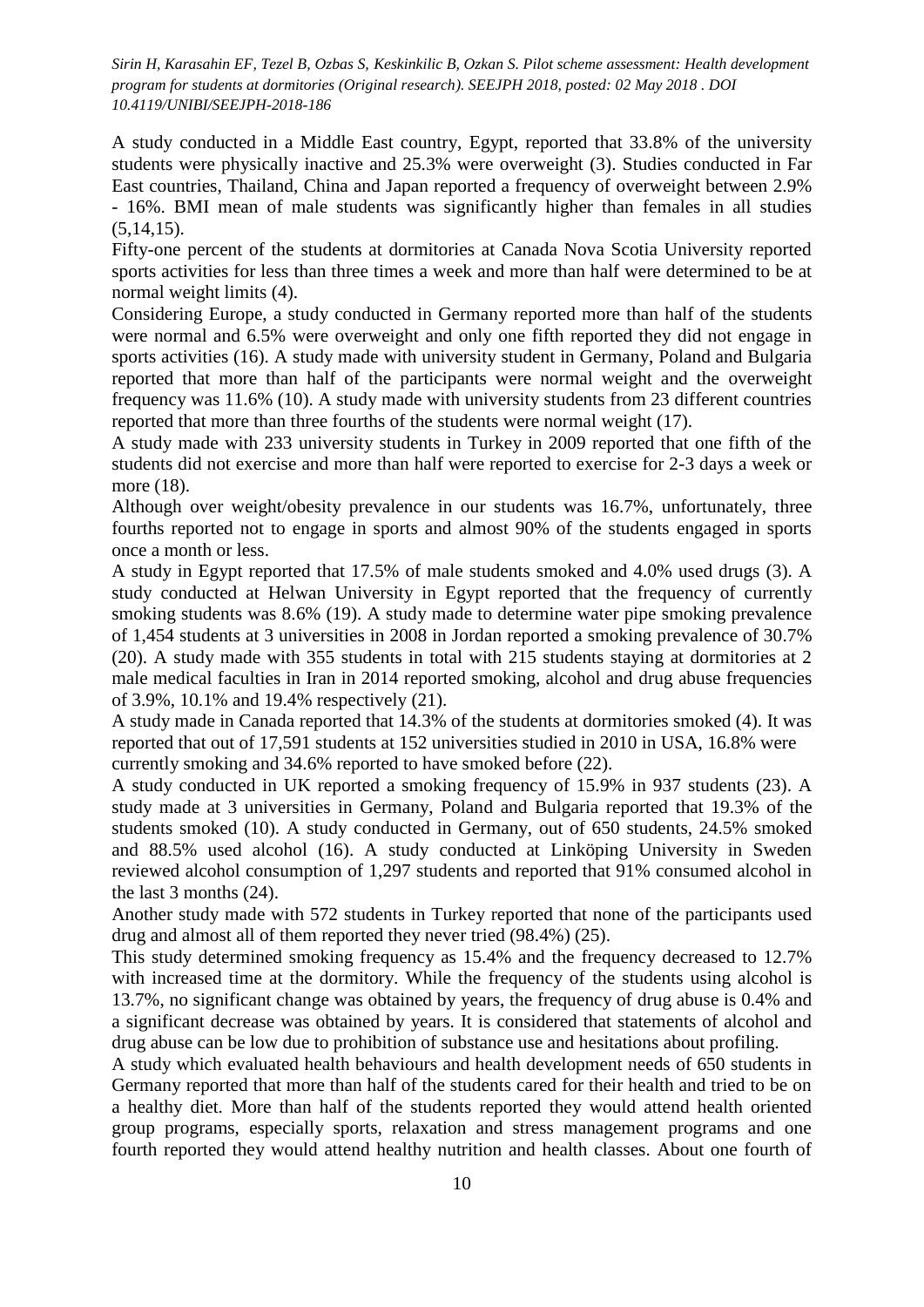students said they were interested in counselling about stress management and one fifth in nutrition and reproductive health (16).

Almost half of the students at Canada Nova Scotia University reported they would attend stress management training (4).

A study made in China in 2001-2002 academic years reported that almost half of the students would like to receive training about healthy nutrition (15).

In our study, students reported they would like to have training about hygiene, healthy nutrition, physical activity and healthy living habits.

Recent studies on health of the young population indicate that a more holistic approach to the youth would prove to be more efficient rather than focusing on a single problematic behaviour and reducing specific risks. Therefore, the young population needs programs which support healthy development. The purpose of this program is to support healthy psychological and social development and growth and to increase individual endurance. Moreover, it is recommended to ensure that the young individual "adopts life skills". Therefore, it would be ensured that the young individual undertakes responsibility for making healthy decisions, resisting negative pressures and avoiding risky behaviours (5,21).

WHO determined obesity, physical inactivity and alcohol use and smoking as the risk factors of chronic diseases. Our study clearly demonstrates the need for "healthy development" counselling for the young population to struggle with chronic diseases which are the main medical problem of our century, for which risk factors are evaluated in the study. Risks can be prevented and a bright future can be ensured for the young population with a healthy living culture to be developed accordingly. This requirement has already reflected on demands of the young population and they reported they would like to have this kind of counselling.

As a result of the study, service has been planned for the identified needs of the students. Activities have been initiated to spread this study to cover all students at dormitories and dormitories have been put to contact with "Youth Counselling and Medical Care Centres". Systems have started to be developed to increase use of primary health services by dormitory students.

## **References**

- 1. Ilhan N, Bahadirli S, Toptaner NE. Determination of the relationship between mental status and health behaviors of university students. Journal of Marmara University Institute of Health Sciences 2014;4:207-15. DOI: 10.5455.
- 2. Turhan E, Inandi T, Ozer C, Akogluc S. Substance use, violence among university students and their some psychological characteristics. Turk J Public Health 2011;9:33-44.
- 3. Abolfotouh MA, Bassiouni FA, Mounir GM, Fayyad RC. Health-related lifestyles and risk behaviours among students living in Alexandria University Hostels. East Mediterr Health J 2007;13:376-91.
- 4. Makrides L, Veinot P, Richard J, McKee E, Gallivan TA. Cardiovascular health needs assessment of university students living in residence. Can J Public Health 1998;89:171-5.
- 5. Wei CN, Harada K, Ueda K, Fukumoto K, Minamoto K, Ueda A. Assessment of health-promoting lifestyle profile in Japanese university students. Environ Health Prev Med 2012;17:222.
- 6. Von Ah D, Ebert S, Ngamvitroj A, Park N, Kang DH. Predictors of health behaviours in college students. J Adv Nurs 2004;48:463-74.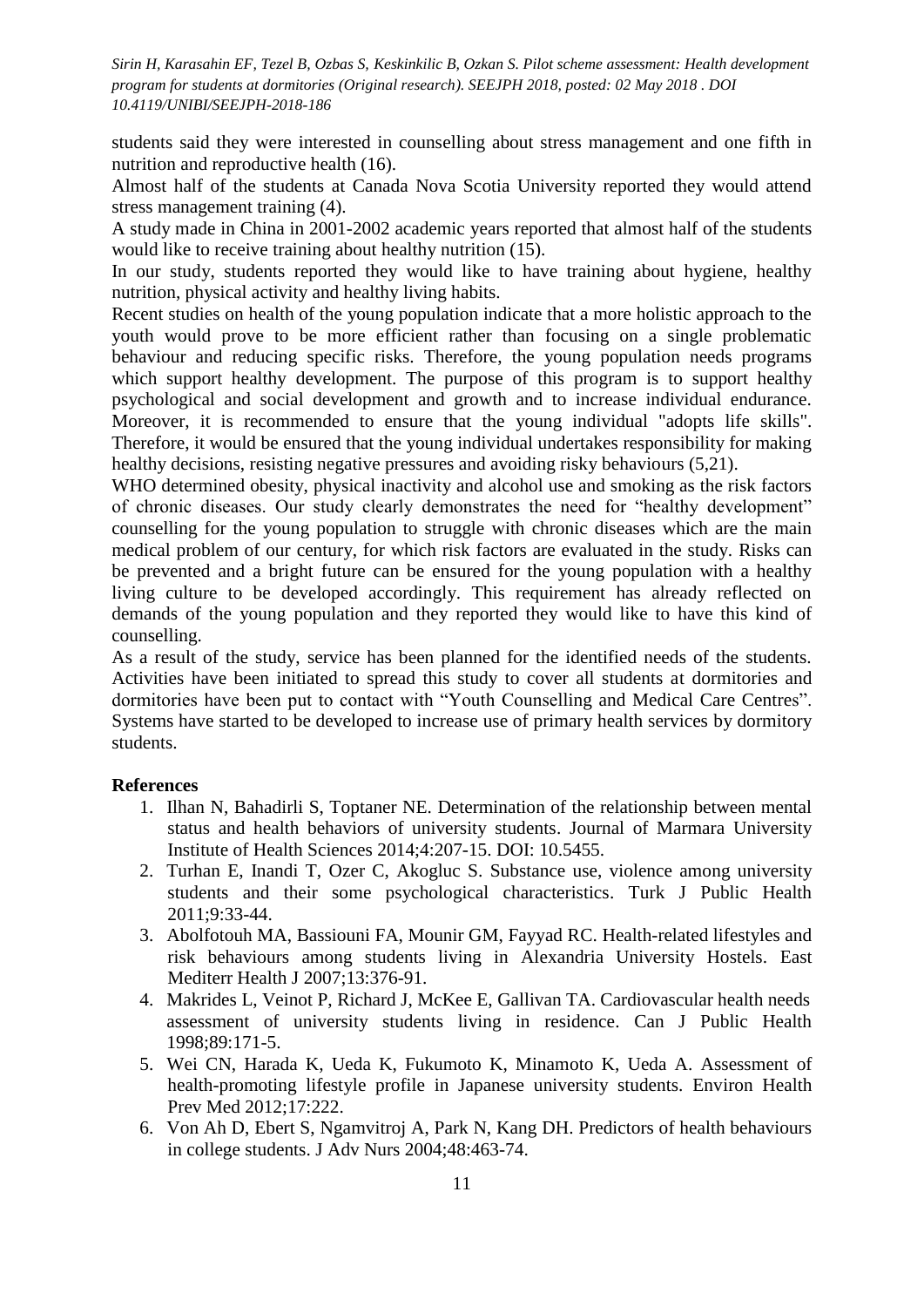- 7. Wang D, Ou CQ, Chen MY, Duan N. Health-promoting lifestyles of university students in Mainland China. BMC Public Health 2009;9:379. DOI:10.1186/1471- 2458-9-379.
- 8. Resnick MD, Bearman PS, Blum RW, Bauman KE, Harris KM, Jones J, et al. Protecting adolescents from harm: Findings from the national longitudinal study on adolescent health. JAMA 1997;278:823-32.
- 9. Lee RL, Loke AJ. Health-promoting behaviors and psychosocial well-being of university students in Hong Kong. Public Health Nurs 2005;22:209-20.
- 10. Mikolajczyk RT, Brzoska P, Maier C, Ottova V, Meier S, Dudziak U, et al. Factors associated with self-rated health status in university students: a cross-sectional study in three European countries. BMC Public Health 2008;8:215. DOI: 10.1186/1471- 2458-8-215.
- 11. Steptoe A, Wardle J, Cui W, Bellisle F, Zotti AM, Baranyai R, Sanderman R. Trends in smoking, diet, physical exercise, and attitudes toward health in European university students from 13 countries, 1990–2000. Prev Med 2002;35:97-104.
- 12. World Bank. Public health at a glance. Adolescent health; 2002. http://siteresources.worldbank.org/INTPHAAG/Resources/AAGAdolescentHealth.pd f (accessed: May 21, 2017).
- 13. Erdogan A, Bozkurt AI, Ergin A, Topaloglu S, Aydın A, Arslan A, et al. Oral-dental health evaluation of the Pamukkale University Medical School students. Pamukkale Medical Journal 2015;8:1-9. DOI: 10.5505/ptd.2015.09326.
- 14. Banwell C, Lim L, Seubsman SA, Bain C, Dixon J, Sleigh A. Body mass index and health-related behaviours in a national cohort of 87134 Thai Open University students. J Epidemiol Community Health 2009;63:366-72. DOI:10.1136/jech.2008.080820.
- 15. Sakamaki R, Toyama K, Amamoto R, Liu CJ, Shinfuku N. Nutritional knowledge, food habits and health attitude of Chinese university students –a cross sectional study. Nutr J 2005;4:4 DOI:10.1186/1475-2891-4-4.
- 16. Stock C, Wille L, Kramer A. Gender-specific health behaviours of German University students predict the interest in campus health promotion. Health Promot Int 2001;16:145-54.
- 17. Wardle J, Haase AM, Steptoe A. Body image and weight control in young adults: international comparisons in university students from 22 countries. Int J Obes (Lond) 2006;30:644-51.
- 18. Harlak H. University students' health protective habits and predictors of them. TAF Prev Med Bull 2014;13:469-78.
- 19. Eid K, Selim S, Ahmed D, El-sayed A. Smoking problem among Helwan University students: Practical versus theoretical faculty. Egypt J Chest Dis Tuberc 2015;64:379- 85.
- 20. Dar-Odeh NS, Bakri FG, Al-Omiri MK, Al-Mashni HM, Eimar HA, Khraisat AS, et al. Narghile (water pipe) smoking among university students in Jordan: prevalence, pattern and beliefs. Harm Reduct J 2010;7:10.
- 21. Jalilian F, Matin BK, Ahmadpanah M, Ataee M, Jouybari TA, Eslami AA, et al. Socio-demographic characteristics associated with cigarettes smoking, drug abuse and alcohol drinking among male medical university students in Iran. J Res Health Sci 2015;15:42-6.
- 22. Primack BA, Shensa A, Kim KH, Carroll MV, Hoban MT, Leino EV, et al. Waterpipe smoking among U.S. university students. Nicotine Tob Res 2013;15:29-35.